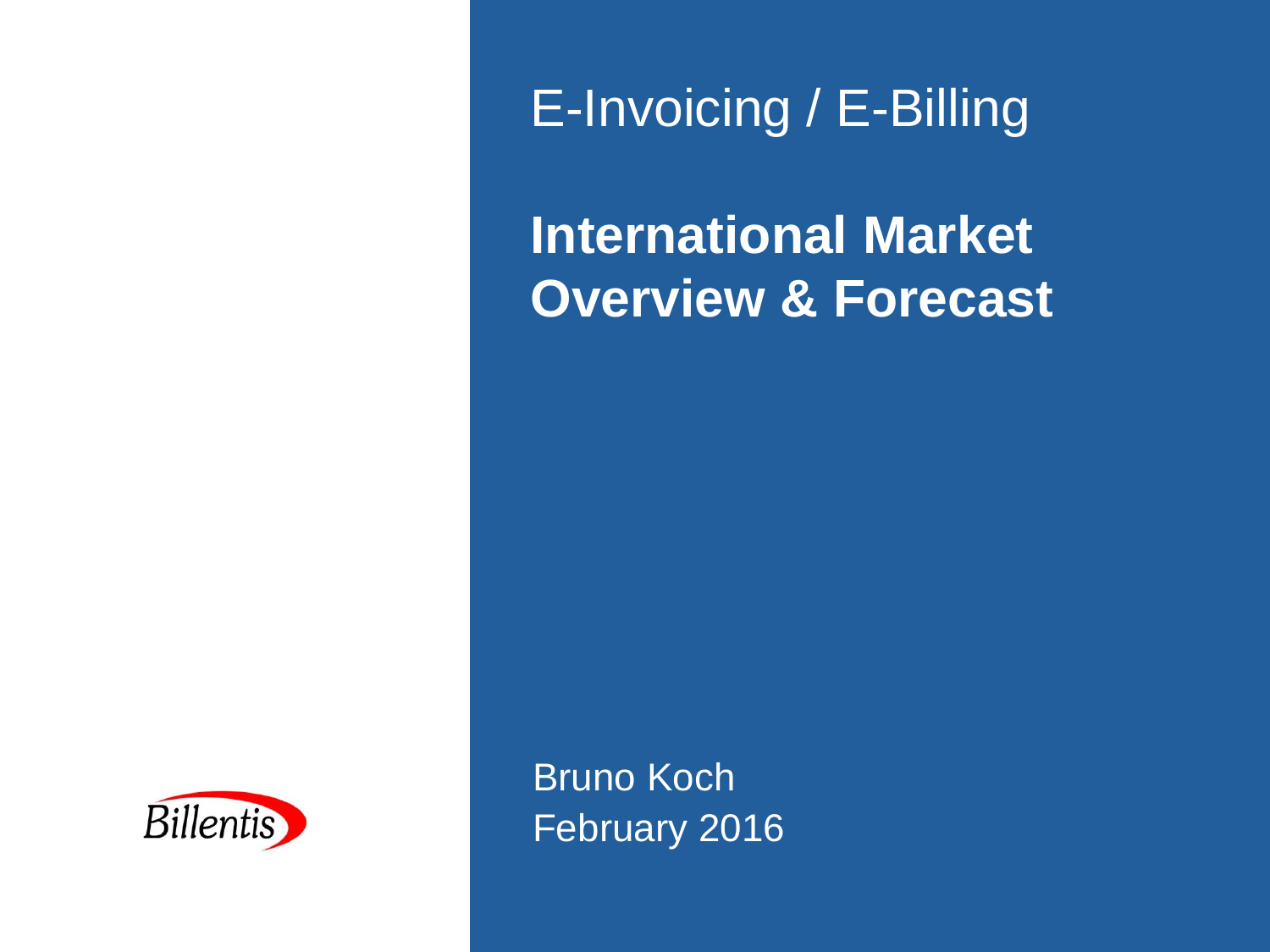

# Global overview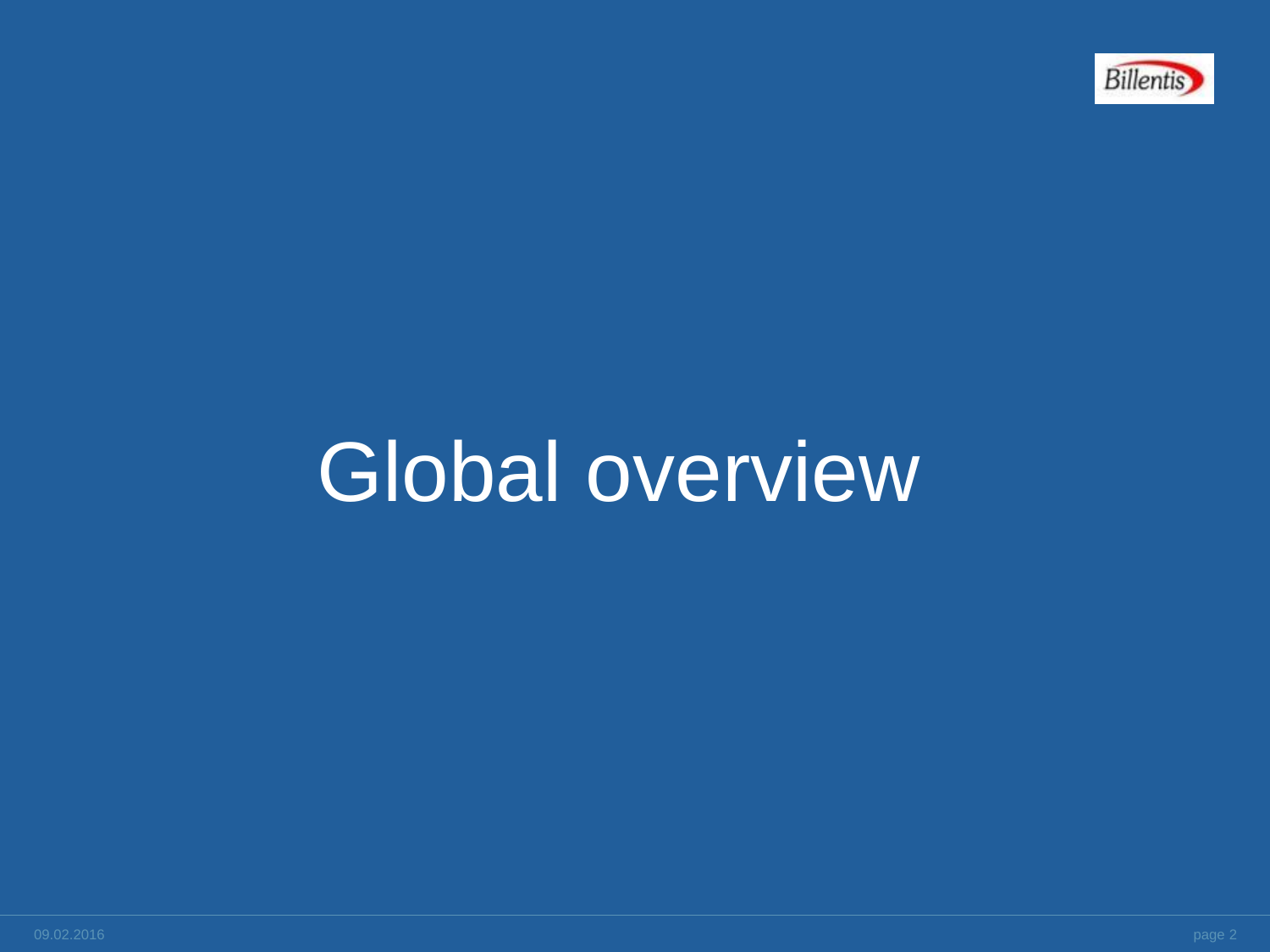#### International E-Billing/E-Invoicing Market **Billentis**

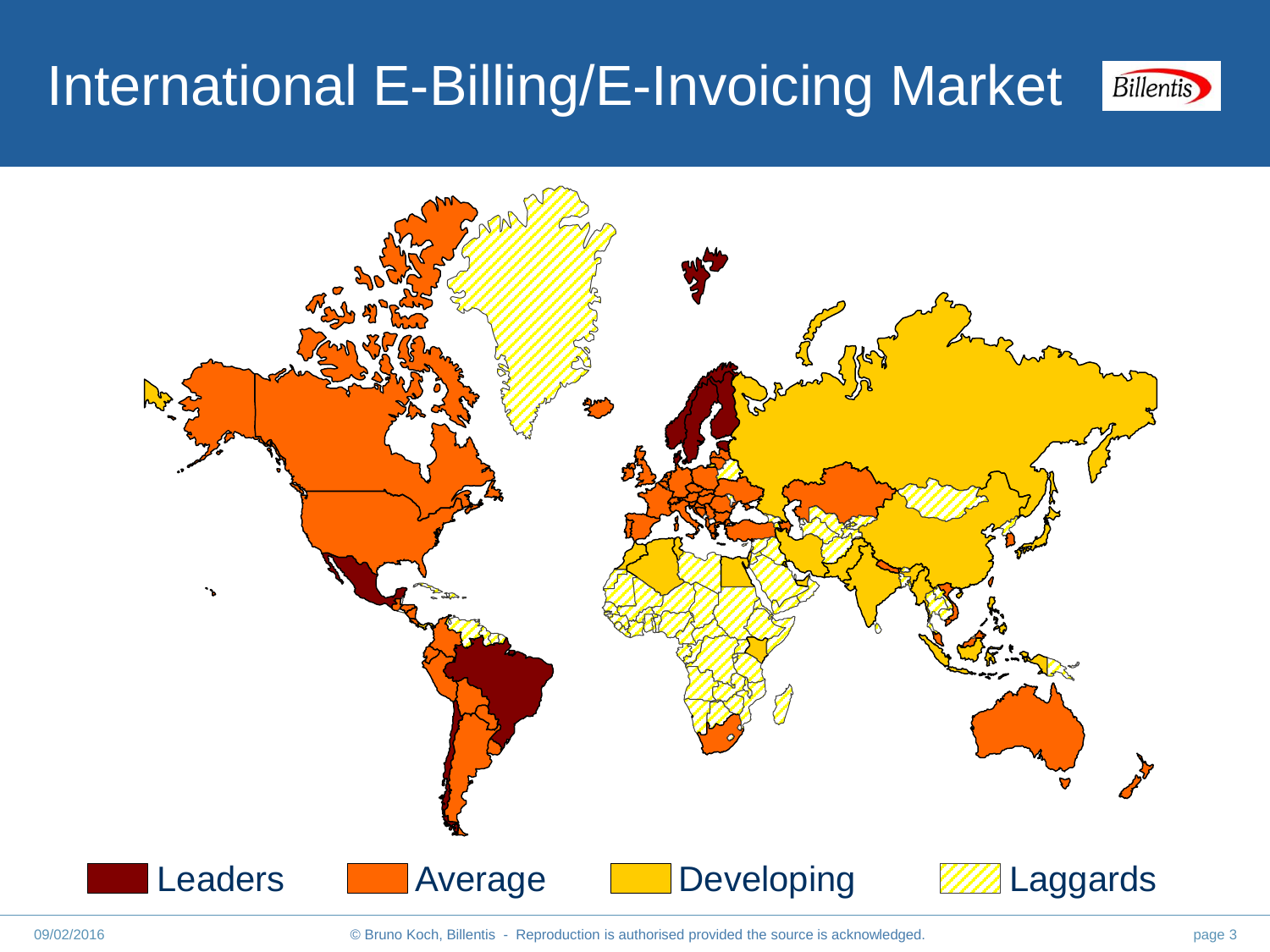## Expected E-Bill/E-Invoice volume 2016 (billions) & trend radar



| <b>Recipient</b><br>segment                | <b>Europe</b> |  | <b>LATAM</b> |  | <b>North</b><br><b>America</b> |  | <b>APAC</b><br><b>Africa</b> |  |
|--------------------------------------------|---------------|--|--------------|--|--------------------------------|--|------------------------------|--|
| <b>Consumer</b>                            |               |  | 3            |  |                                |  | 2                            |  |
| <b>Business &amp;</b><br><b>Government</b> | 5             |  | 19           |  | 3                              |  |                              |  |

The applied definition for e-bills/e-invoices is described on last page of this document.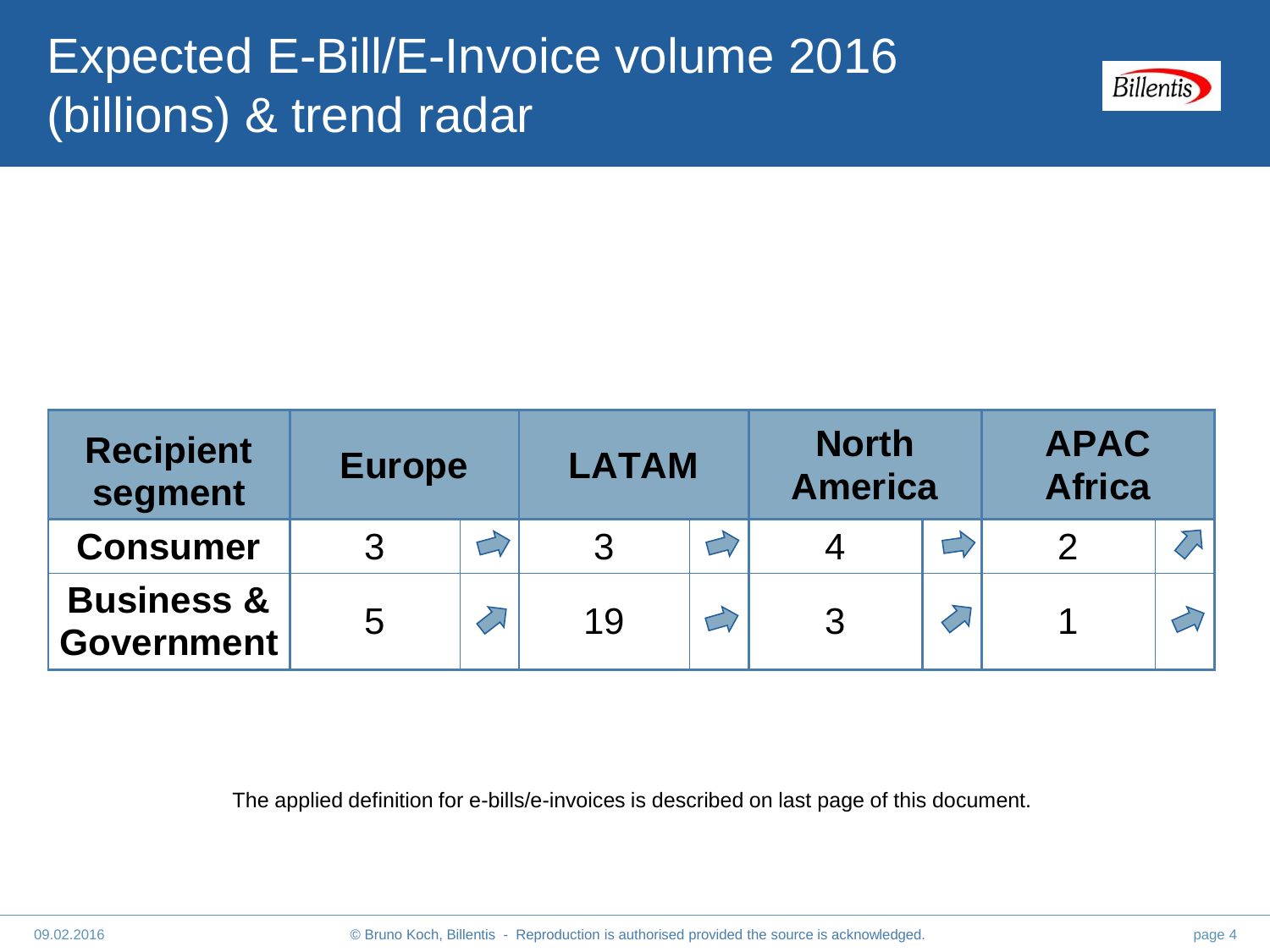

Considering surveys and numerous interviews with market experts, employees are still strongly focused on paper processes, regardless of the fact that tax-compliant electronic, original invoices are available.

Paper copies are often produced for convenience reasons

- Germany\*: 69% of receiving companies print e-invoices (35% of large, 77% of mid-sized and 73% of small businesses)
- LATAM\*\*: 60-70% of the e-invoice volume is estimated to be printed by the invoice issuers and sent to receivers in parallel to existing and valid e-invoices (50% of large and 90% of other businesses)

\*\*) Average value, based on the result of numerous estimates by local experts

<sup>\*)</sup> Based on the source ibi research 2015: Elektronische Rechnungsabwicklung und Archivierung – Fakten aus der Unternehmenspraxis ([www.elektronische-rechnungsabwicklung.de](http://www.elektronische-rechnungsabwicklung.de/))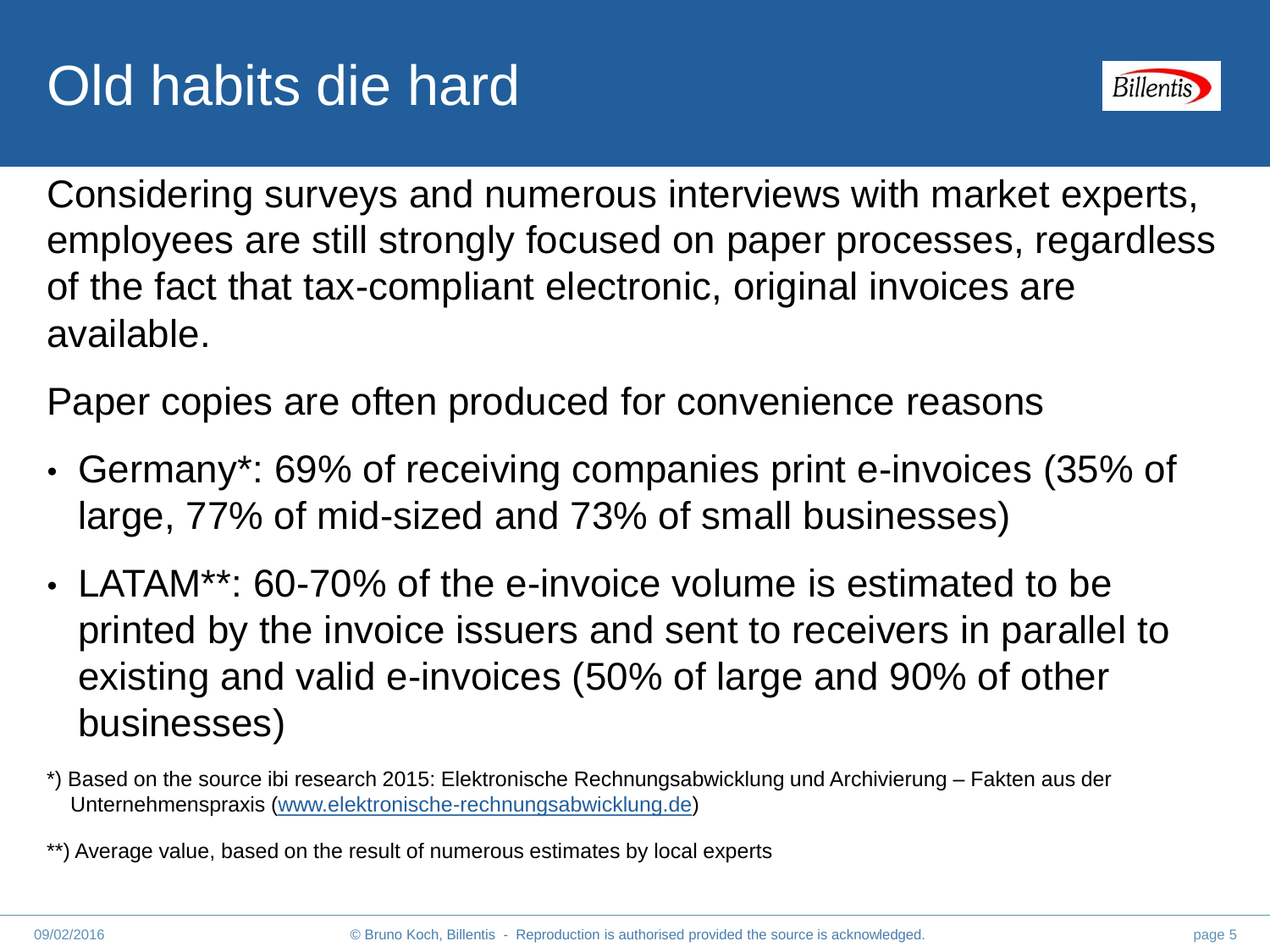# North America



- 24% of all U.S. consumer bills are sent electronically only (Source: Annual survey of Fiserv)
- Payment, Trade Finance, Dynamic Discounting and Procurement as main drivers in the B2B segment
- Still preference for optimization of internal operations (AR and AP management), but focus on collaboration and electronic interaction between trading partners increasing
- Direct exchange of e-invoices among trading partners still dominates; compared to Europe and LATAM, 3rd party operators still not yet very numerous, but the number meanwhile surpassed 150
- E-invoicing gains more traction; B2B volume increase of 14 -18% predicted
- The federal government will officially be moving towards e-invoicing, after the Office of Management and Budget issued a deadline to do so by the end of 2018.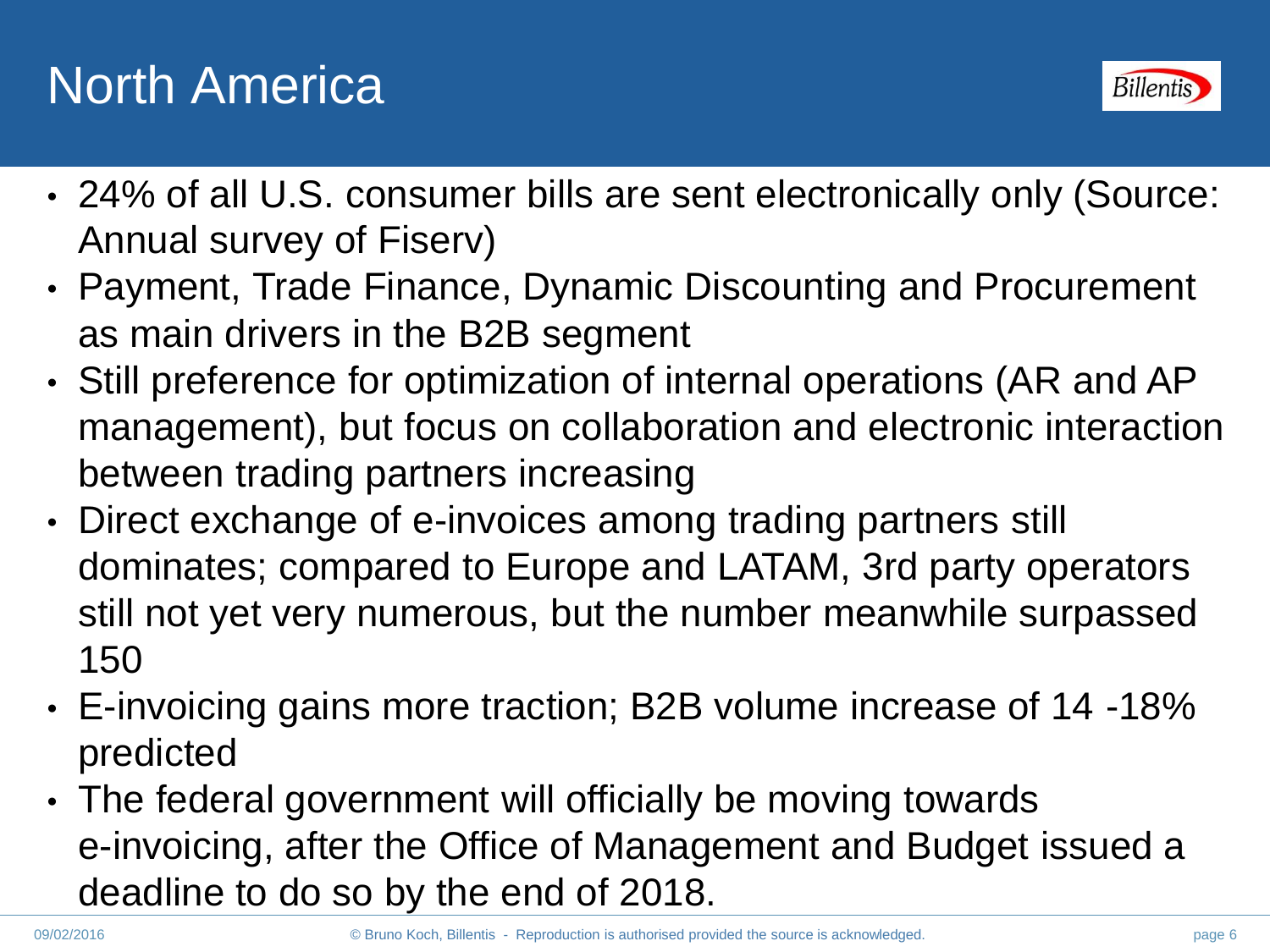



- E-invoicing pushed by public sector
- Real-time audit or invoice data mining by tax authorities with the aim of combating tax evasion
- Obligations for e-invoicing announced/planned/live in Argentina (obligation for additional industry), Bolivia, Brazil, Chile, Ecuador, Guatemala, Mexico, Peru (full mandatory e-invoicing planned by 2017) and Uruguay.
- Brazil, Mexico and Chile as market leaders
- Next step in invoice-related digitalization: currently used fiscal printers in the retail segment will be replaced by a fully electronic solution, based on an XML file with a digital signature. Each transaction is authorized online before the sales process.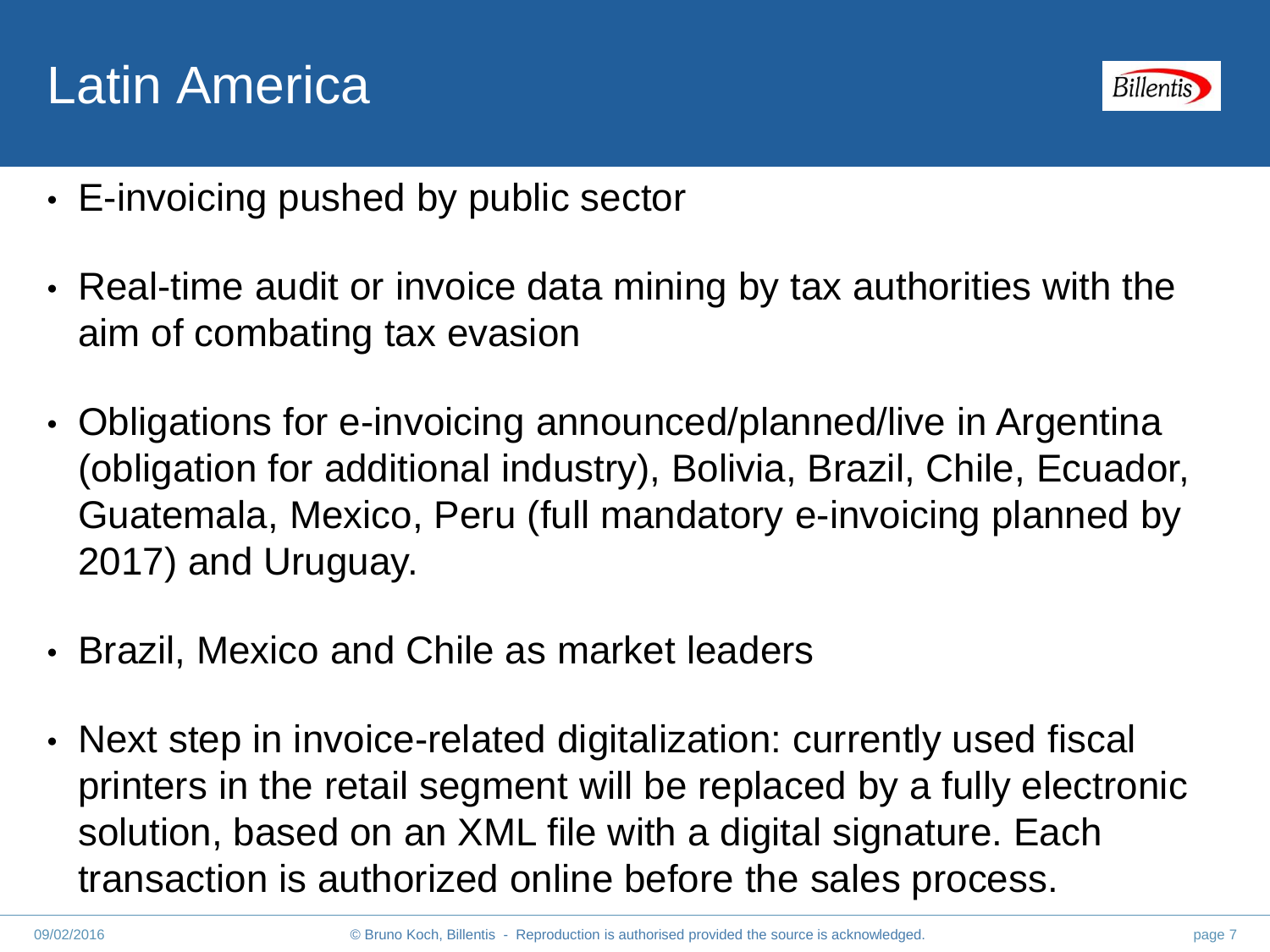## Asia & Pacific



- First steps with B2C E-Billing; B2B legislation missing in many countries; sometimes, EDI invoices & paper originals
- Many advanced countries are more likely to adopt the (tax) control focussed LATAM model than the liberal European model
- Russia with tremendous relative growth rates
- Some other countries mandate the market participants to exchange invoices in electronic format, e.g. Kazakhstan (likely 2016), Singapore, critical industries in Turkey, Vietnam, …
- Some countries are in the process of closing the loop between tills at points of sale – tax authorities – and clients. This happens either with the help of fiscal printers or electronic receipts / etickets (similarities with E-Billing)
- Several advanced initiatives of federal administrations in the Pacific Region, including e-Procurement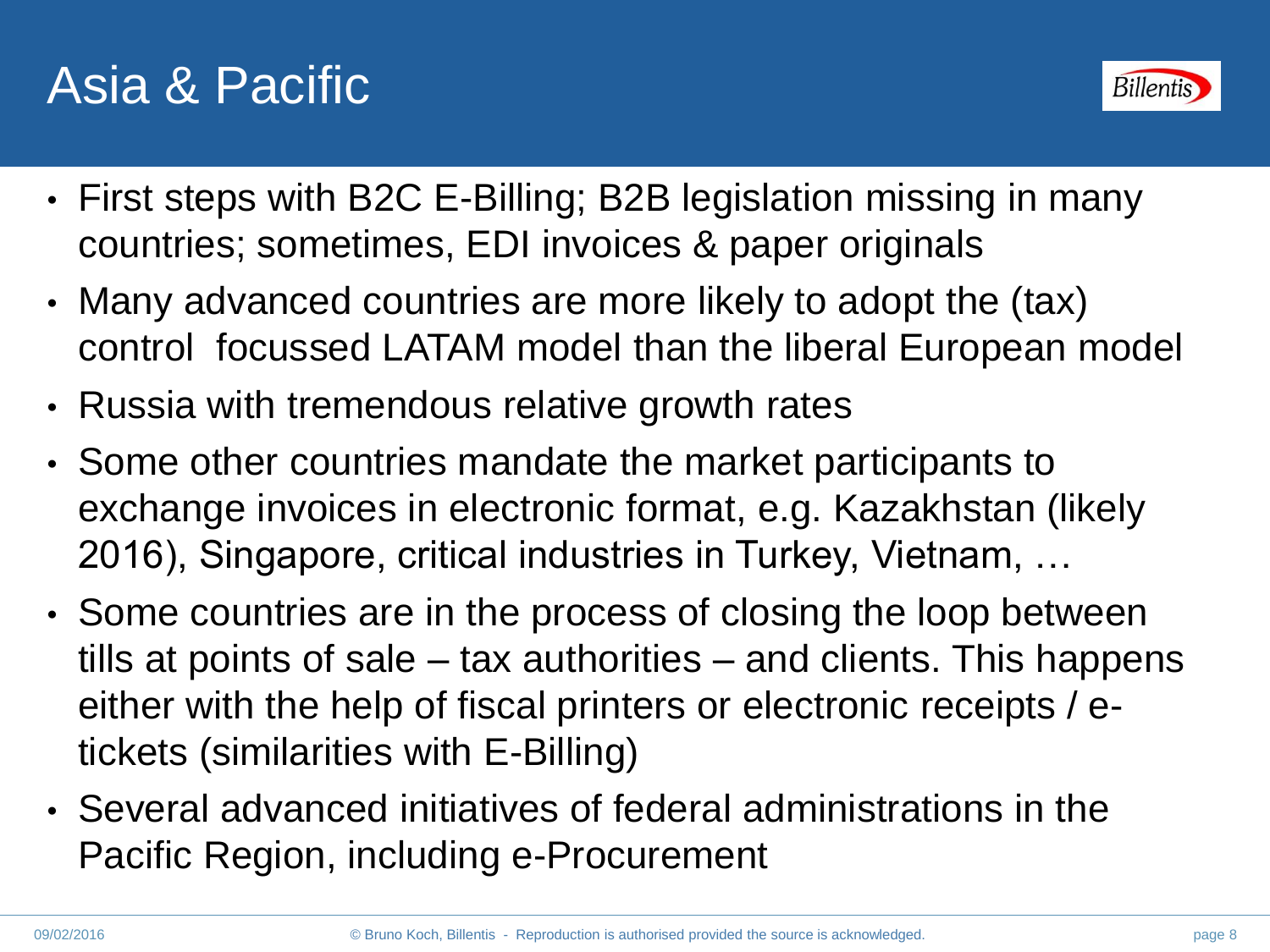

# European Market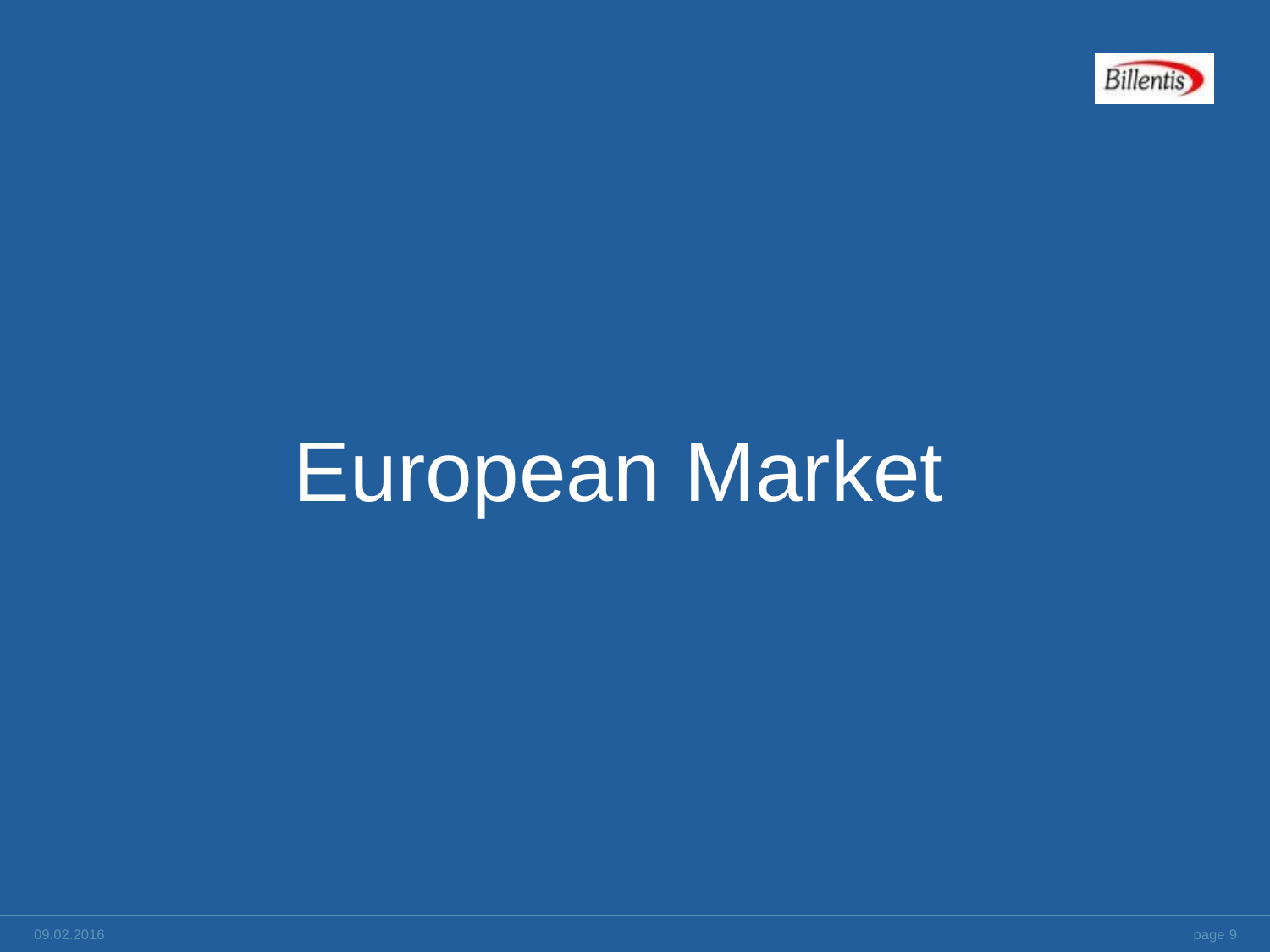#### Predicted Market Penetration 2016 (Electronic share of total invoice/bill volume)



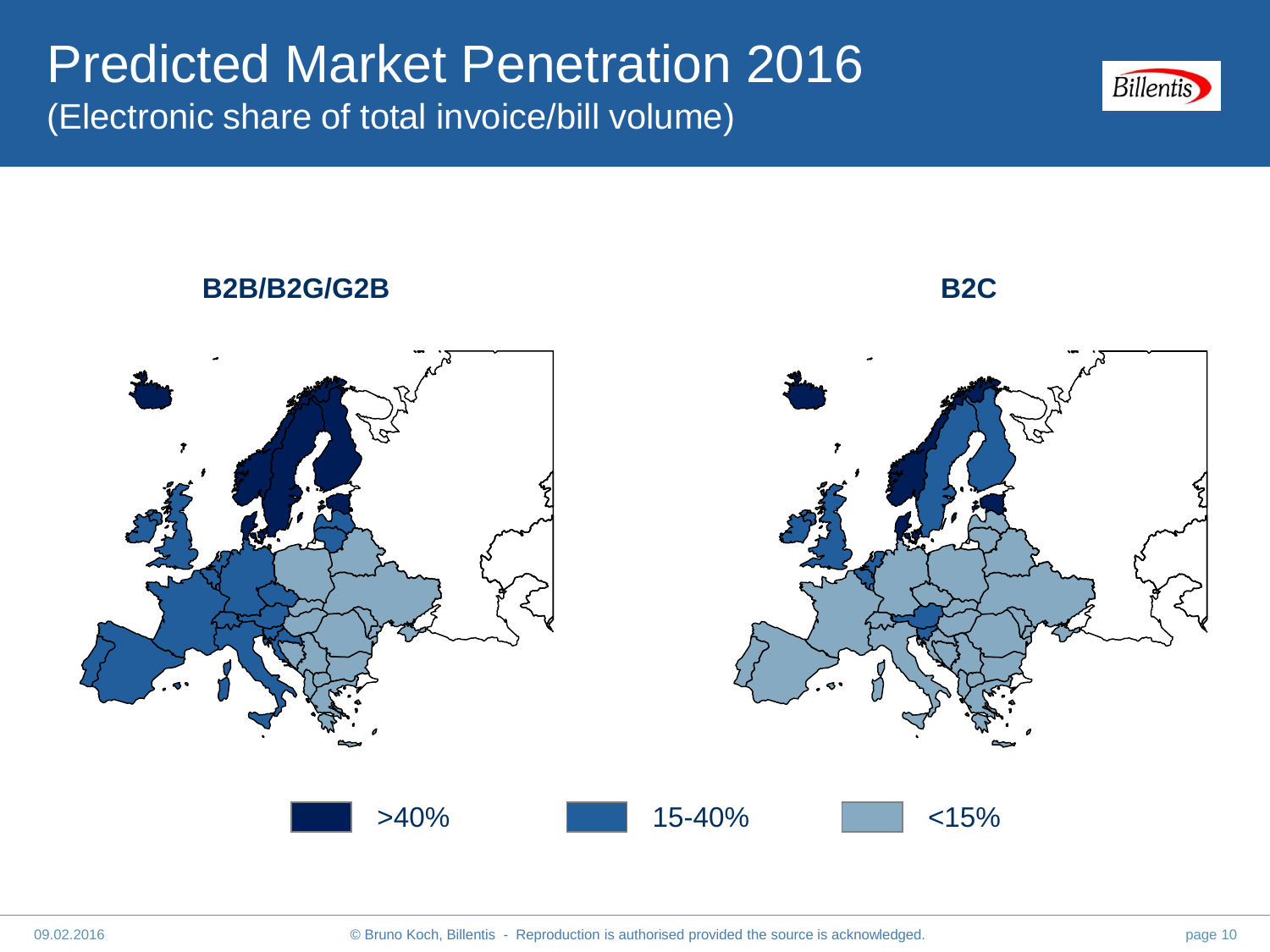### Channels Used for Electronic Invoices B2B/B2G/G2B volume





The strong and temporary increase in direct volume is mainly a statistical effect. Due to the new legislation in EU countries, a portion of the unsigned PDF invoices now belongs to the "tax compliant" invoices and are therefore considered in these statistics.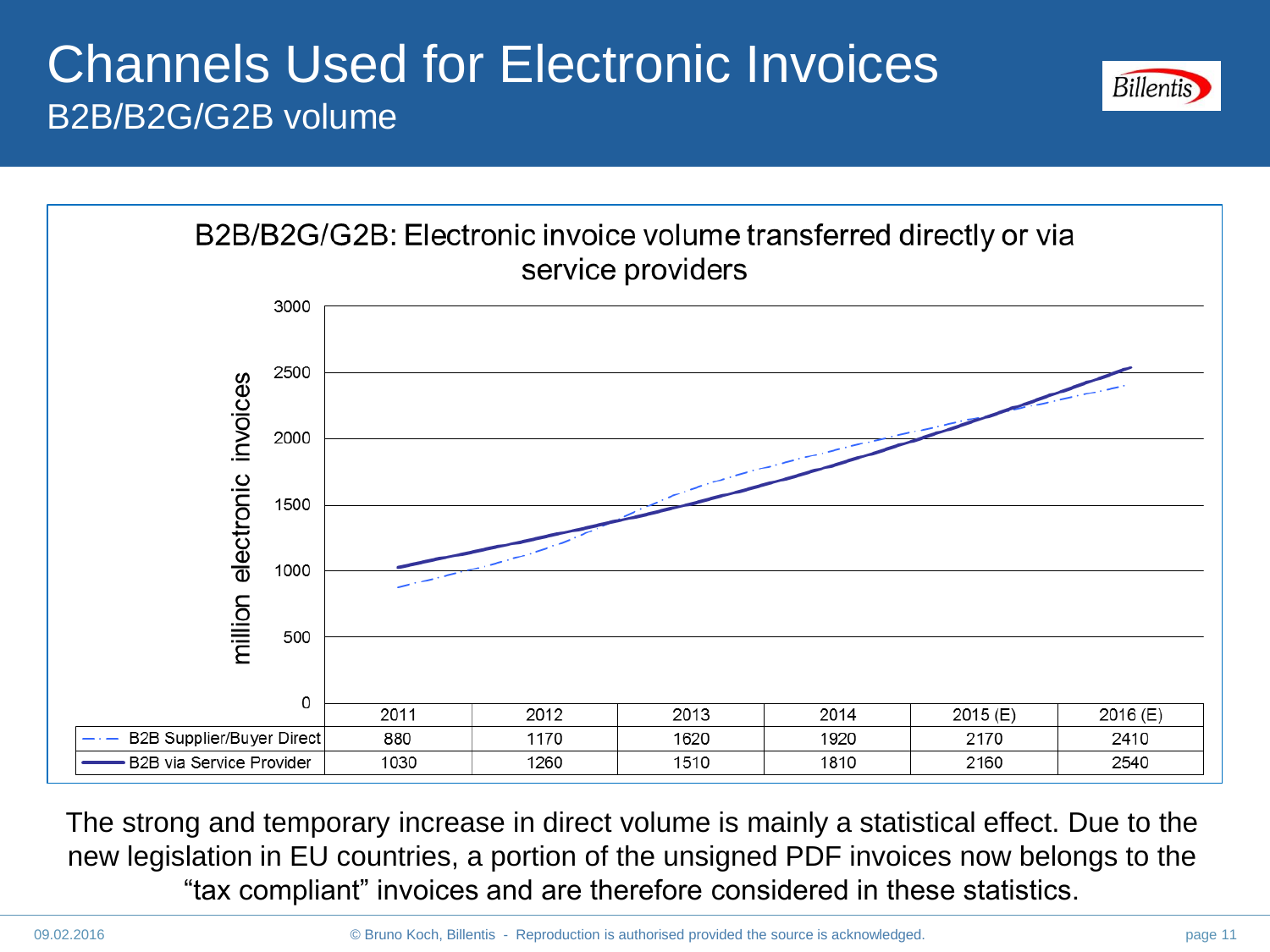### Channels Used for Electronic Bills B2C volume





A Dutch and a very large German Telco operator lose steam and the proportion of its E-Invoicing users increases just modestly. Due to its size (15+ million e-bill subscribers), it has an impact on the European figures.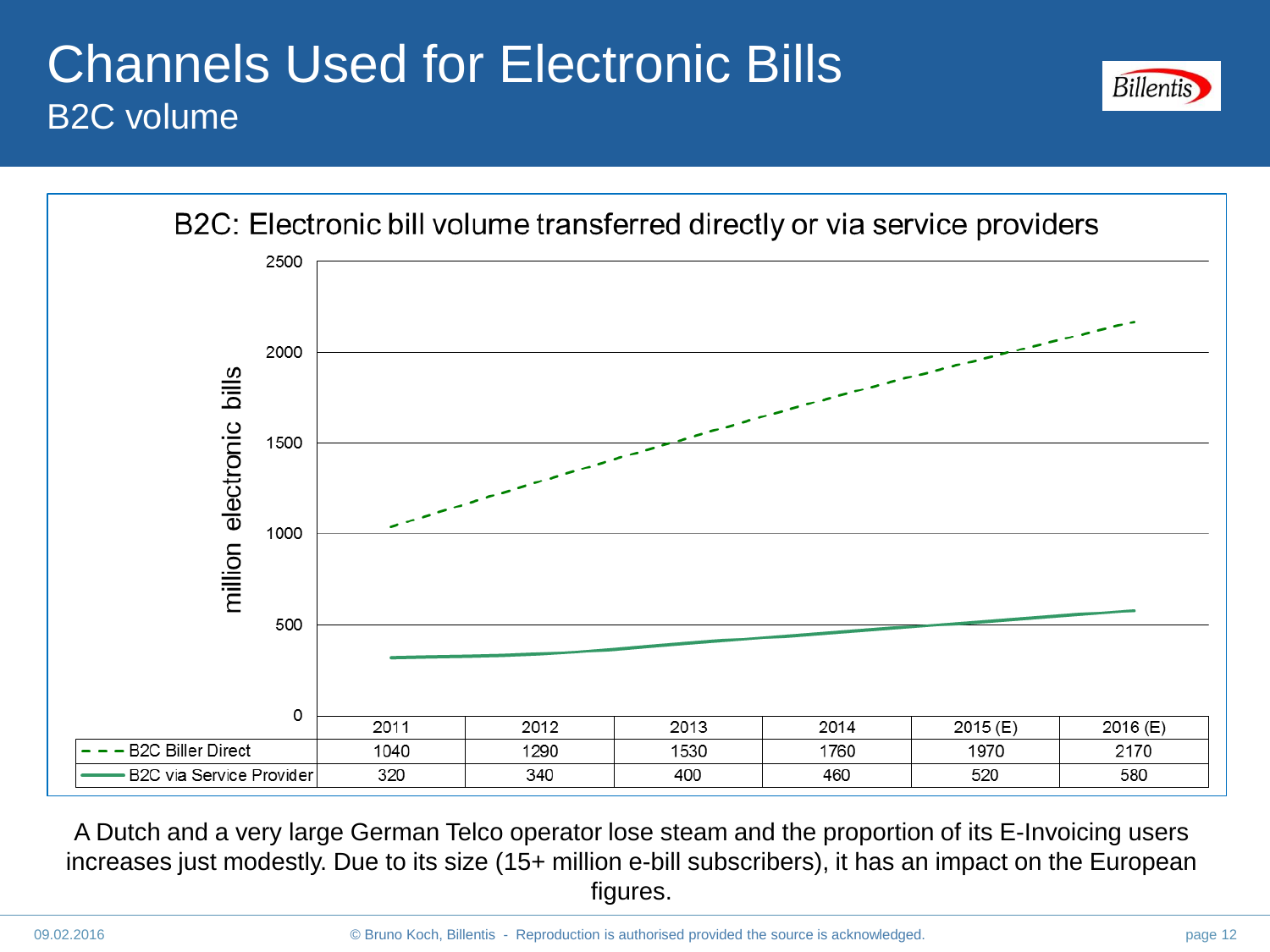## European Trends (1) New EU directives



- **Public Procurement Directive 2014/24/EU**
	- Fully electronic communication, tenders, …
	- Implement in national law of member states until April 2016 and practise from October 2018
	- Affects hundreds of thousands of Public Administrations (PA) and millions of Suppliers

### • **Directive 2014/55/EU**

- Electronic invoicing in public procurement; PAs have to accept electronic invoices
- Apply on all federal levels at the latest by November 2018
- Affects hundreds of thousands of Public Administrations and millions of Suppliers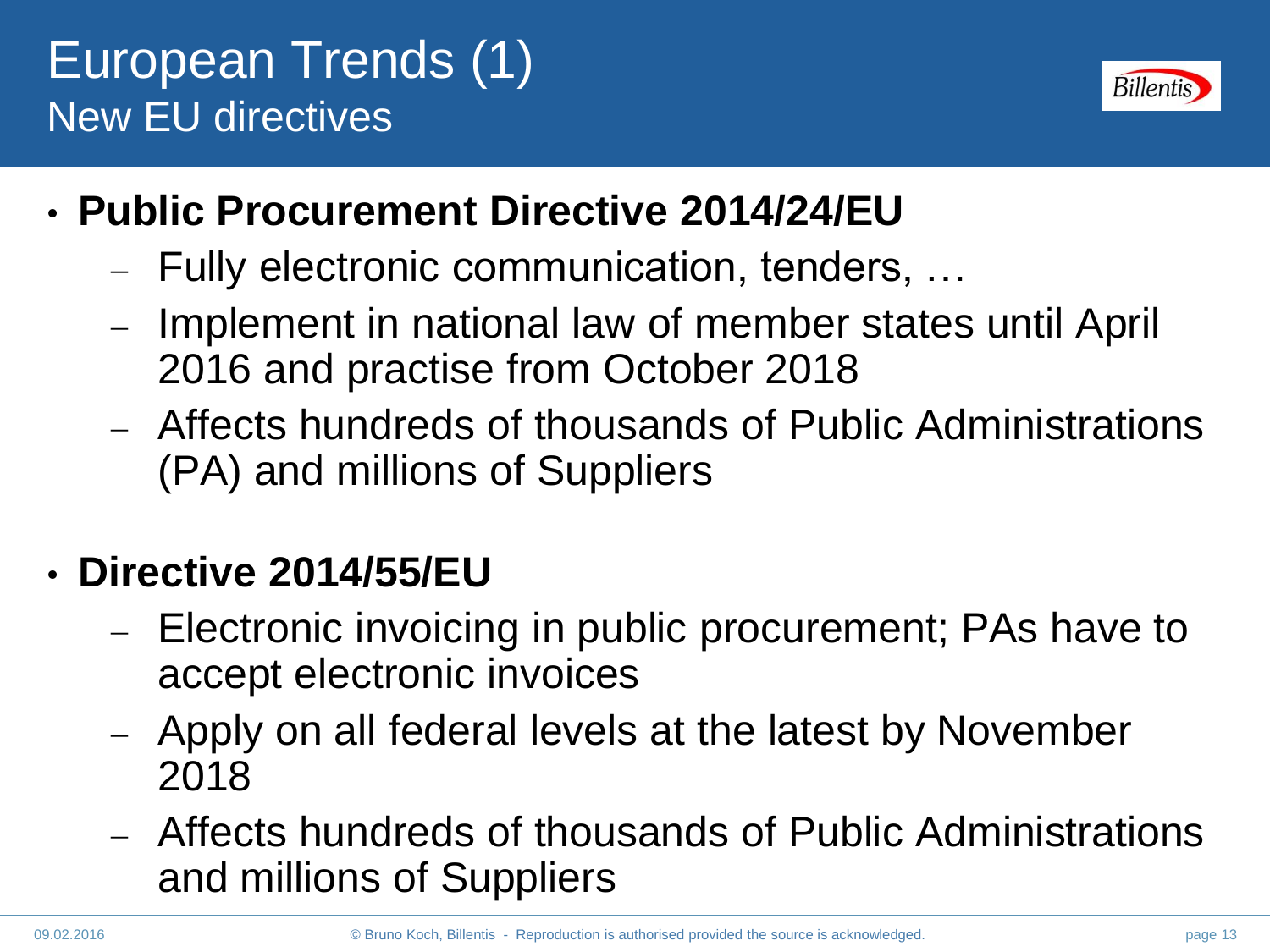# European Trends (2)



- **New B2G E-Invoicing obligations**
	- Switzerland, January 2016
	- $-$  Estonia from end of 2016
	- France starting in 2017, step-by-step implementation
	- Sweden, 2018
- **PDF XML/structured electronic invoice data**
	- Several surveys (e.g. Ernst and Young for Estonia, Las Sociedad en red edicion 2014 for Spain, ibi research for Germany and others) show that a significant proportion of all e-invoices is exchanged today as PDF and just a minority in structured format (20-25%)
	- Industry and government initiatives strongly push the evolution from invoice images towards structured invoices or hybrid files (XML embedded in PDFs, e.g. ZUGFeRD)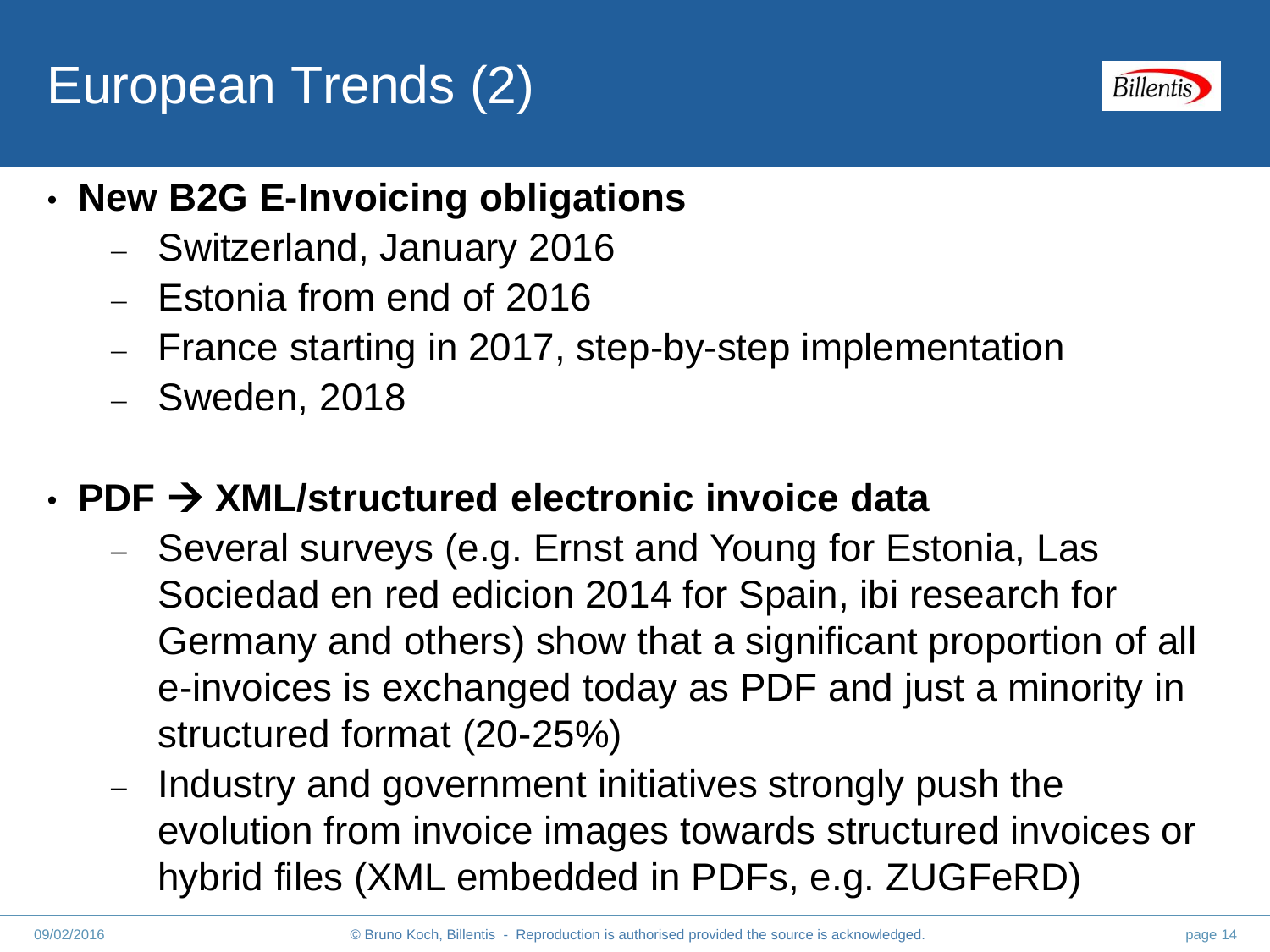

### Please find further details in the Market Report "E-Invoicing / E-Billing 2016"

Report issued in May 2016.

#### For further information, please visit [www.billentis.com](http://www.billentis.com/) Twitter [XING](https://www.xing.com/profile/Bruno_Koch10?sc_o=mxb_p) [LinkedIn](http://www.linkedin.com/groups/ERechnung-elektronische-Rechnungsverarbeitung-4419364?home=&gid=4419364&trk=anet_ug_hm)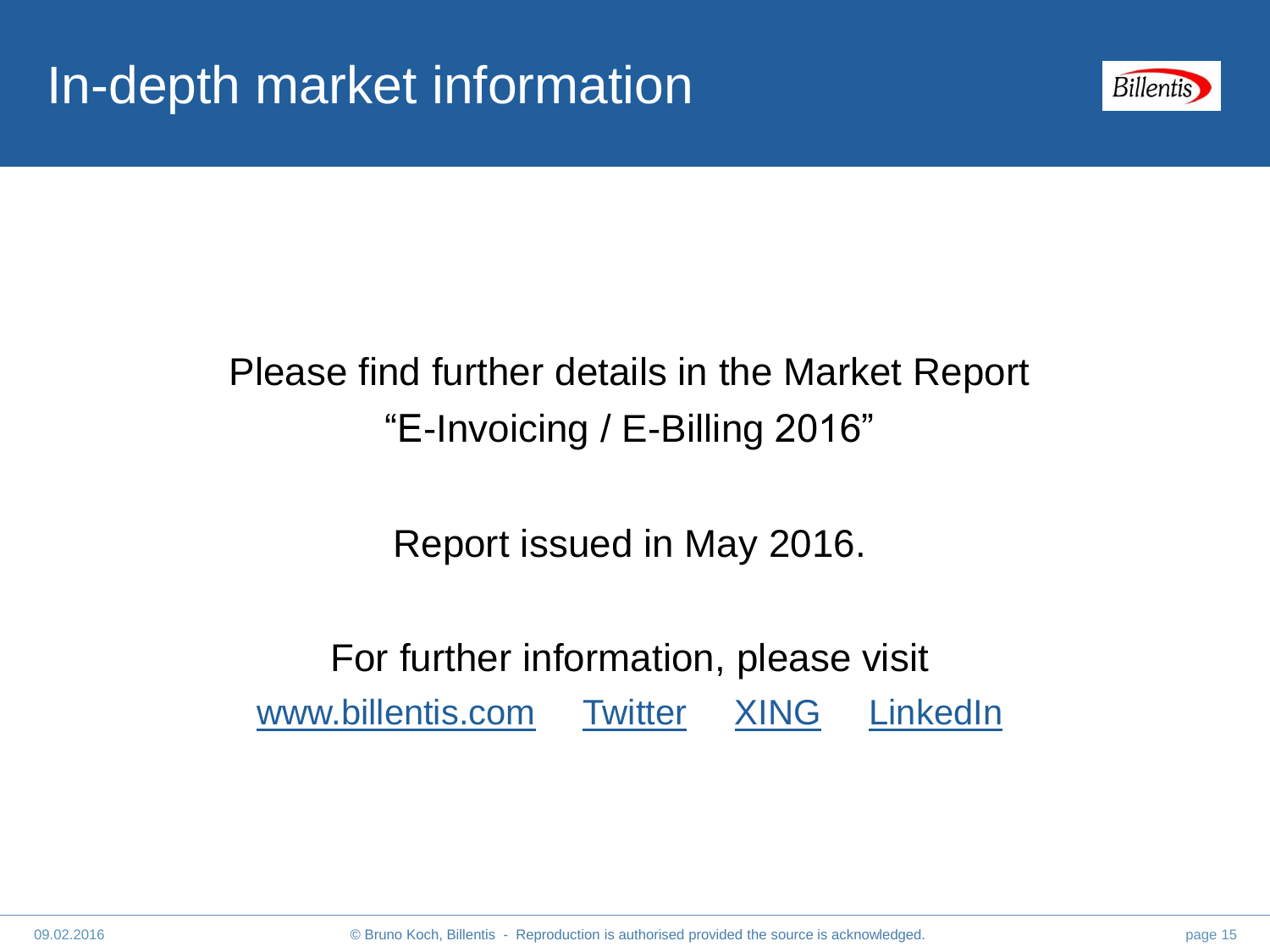

# Definitions & **Methodology**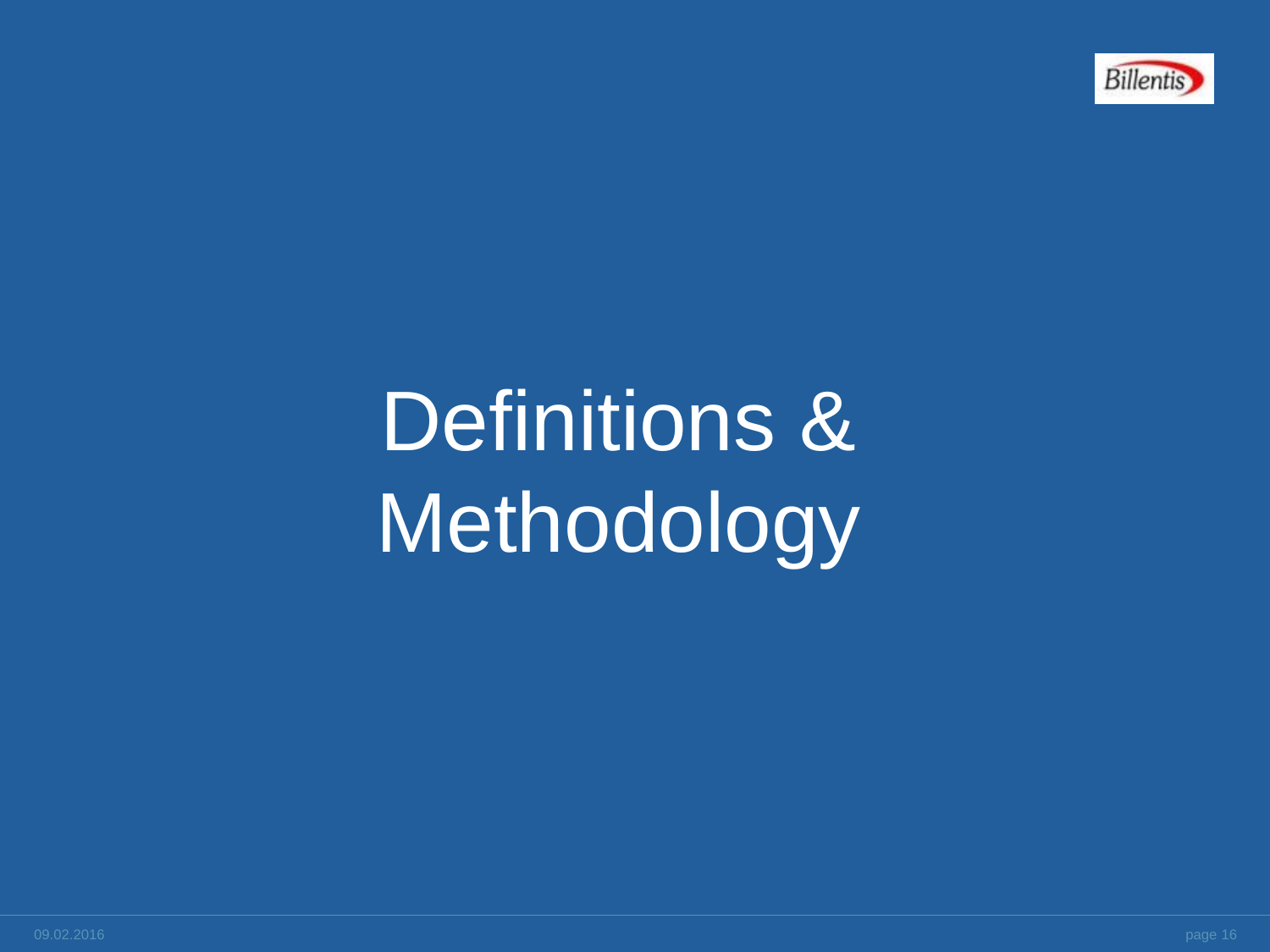# **Methodology**



- Screening and interpreting 700+ key sources, including:
	- User surveys in countries (AT, DE, ES, FR, PT etc.) and industries (e.g. banking associations, GS1, santésuisse, …)
	- Figures from large invoice issuers & recipients (e.g. Deutsche Telecom with around 600 million invoices issued p.a., public sector in several countries representing 10%+ of invoice volume in each country)
	- Figures of leading service providers
	- Consolidated figures of domestic E-Invoicing associations
- Numerous interviews with local experts
- In total, results of surveys with 20,000+ enterprises and 15,000 consumers are considered in these statistics and forecasts